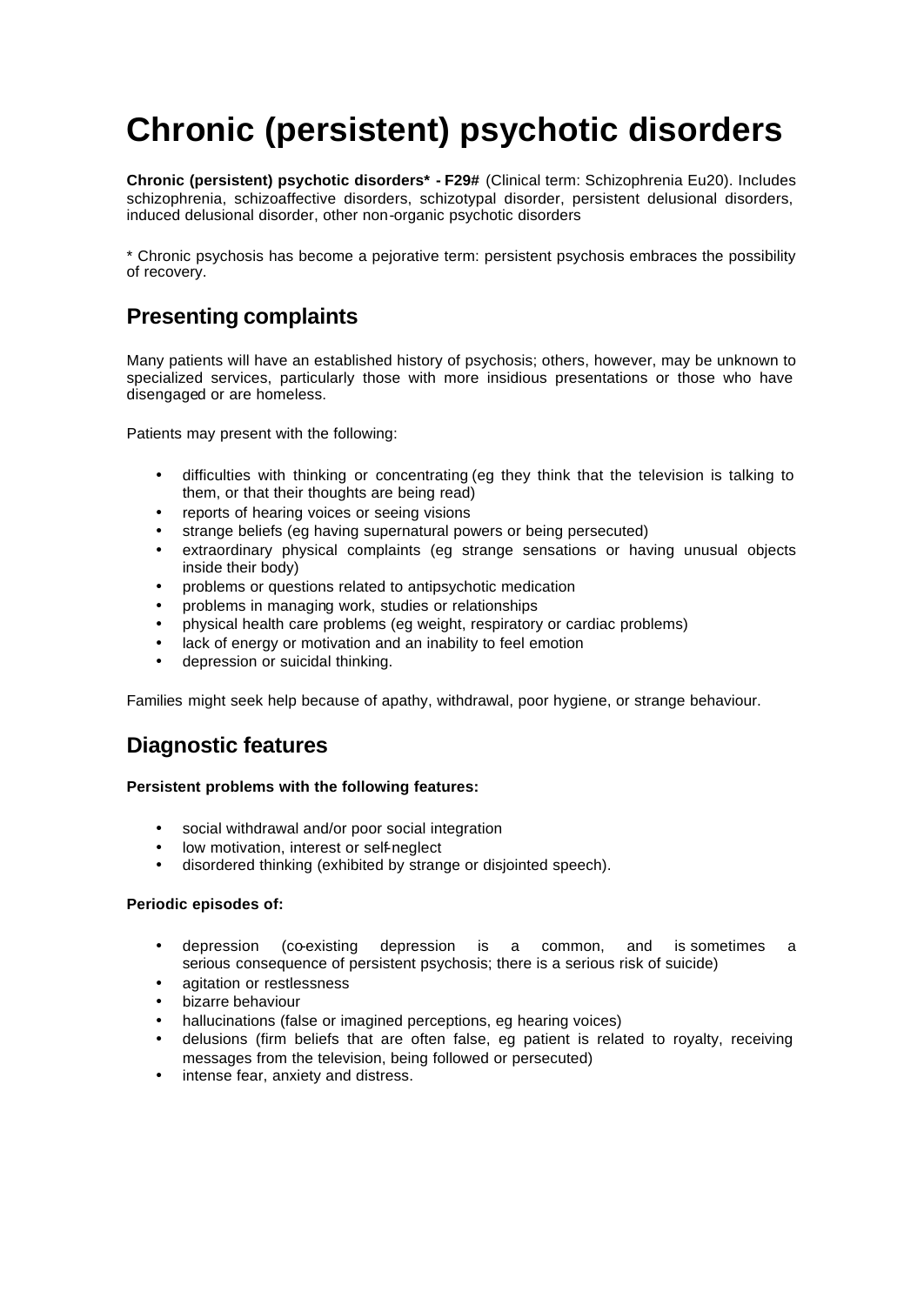It can be difficult to ask patients about strange thoughts and hallucinations. Useful questions include, 'Have you had the feeling lately that people are talking or plotting about you, or trying to hurt you?', 'Is there anything special about you that would make anyone want to do that?' 'Have there been times lately when you have heard noises or voices or seen strange things when no one else was about and there was nothing else to explain it?'

## **Differential diagnosis and co-existing conditions**

- Depression F32# (if low or sad mood, pessimism and/or feelings of guilt; co- morbid depression is common).
- Bipolar disorder F31 (if symptoms of mania excitement, elevated mood, exaggerated self-worth is prominent).
- Alcohol misuse F10 or Drug use disorders F11#. Chronic intoxication or withdrawal from alcohol or other substances (stimulants, hallucinogens) can cause psychotic symptoms.

Patients with persistent psychosis might misuse drugs and/or alcohol.

# **Essential information for patient and family**

- Agitation and strange behaviour can be symptoms of a mental disorder.
- Symptoms may come and go over time.
- Medication should be part of an overall holistic and multi-axial approach to care and can help by reducing current difficulties and the risk of relapse.
- Stable living conditions (eg stable accommodation, adequate income, daily work or activities) are a pre-requisite for effective rehabilitation and recovery.
- It is important for family/carers to work with the doctors to learn to recognise early warning signs of relapse and for an advance agreement to be established with the patient and family/carers on how crises should be managed. (see Early warning signs form)
- Voluntary organizations can provide valuable information, support and self-management courses to the patient and carers.

### **General management and advice to patient and family**

- Remain optimistic and emphasize the patient's strengths and abilities rather than deficits.
- Recovery often takes place in small steps and, for the patient, being engaged in an activity that is meaningful to them might be as important as symptom control.
- Discuss a treatment plan with the patient, in line with NICE good practice; (ref 5) provide information on the condition, treatment choices and informed discussion. The treatment plan should include recognition of early warning signs and the agreed management of crises should be clearly recorded in the medical records. A copy of the plan should be given to the patient and, with their permission, to the family/carers. (see Coping with difficult behaviour)
- Explain that drugs help prevent relapse, and discuss information on effects and sideeffects with the patient.(see Coping with the side effects of medication)
- The DVLA must be notified in all cases. Advise patient to inform DVLA: driving should cease until patient has been stable and well for at least three years and has insight into his/her condition (LGV/PSV driver) (ref 3)
- Support patient to function in the areas that are important to him/her (eg work, recreation, relationships).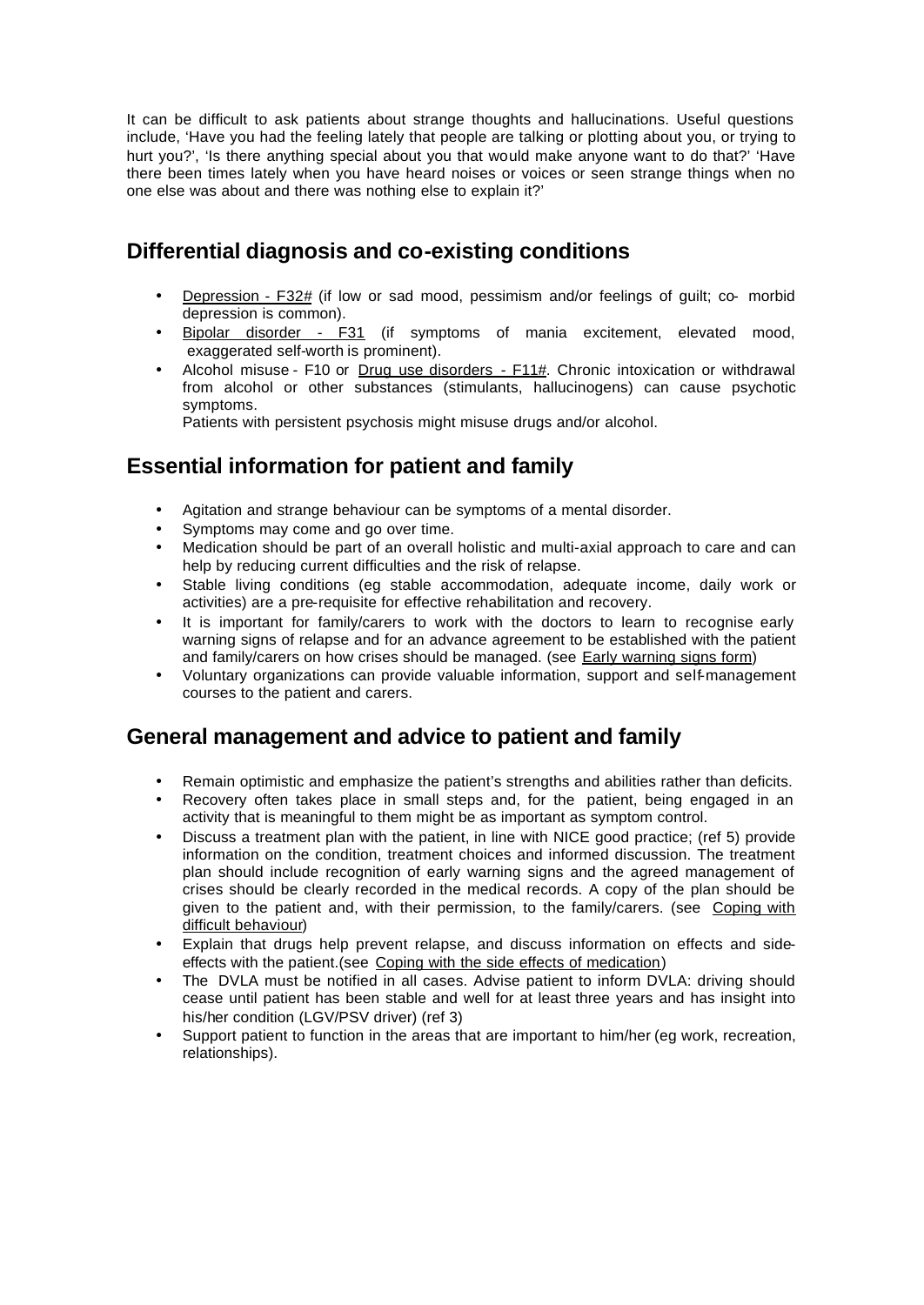- It is important proactively to offer patients the same health promotion and prevention measures as the general population (eg smoking cessation, weight control, screening for diabetes and sexual health).
- Substance misuse (seen in over 30% of cases) will increase the chance of relapse.
- Psychological therapies for both the patient and family/carers might help prevent relapse, promote recovery, and are increasingly available in local services. Encourage the patient to engage with psychological therapies where available (eg cognitive behavioural therapy, family therapy, problem-solving interventions).
- Family interventions or problem-solving work might help improve patient and carer health.
- Therapeutic alliances build on respect and feeling valued. Encourage the patient to build relationships with key members of the practice team, for example by seeing the same doctor or nurse at each appointment. Use the relationship to discuss the treatment plan including medication advantages of medication and to review the effectiveness of the care plan (see Social and living skills checklist).
- Refer to Acute psychotic disorder F23 for advice on the management of agitated or excited states.
- If care is shared with the Community Mental Health Team, agree who is to do what.
- Support of the carer is essential for effective treatment and rehabilitation. An assessment of the patient's needs and those of the carer (under the Carer's Recognition and Services Act) can be requested from the local Social Services department.

### **References**

**3** Driver and Vehicle Licensing Agency. At a Glance Guide to Medical Aspects of Fitness to Drive. URL http://www.dvla.gov.uk. Further information is available from The Senior Medical Adviser, DVLA, Driver Medical Unit, Longview Road, Morriston, Swansea SA99 ITU, Wales.

**5** National Institute for Clinical Excellence. Schizophrenia: Core Interventions in the Treatment and Management of Schizophrenia in Primary and Secondary Care. Clinical Guideline 1. December 2002. URL http://www.nice.org.uk. (AI)

### **Medication**

- Antipsychotic medication may reduce psychotic symptoms (BNF section 4.2.1).
- Some patients remain stable on the older medications (eg trifluoperazine, chlorpromazine). If effective and well tolerated, NICE guidance suggests the drug should be continued (ref 5). If ineffective or poorly tolerated, NICE guidance suggests an atypical medication should be considered (ref 5).
- Atypical antipsychotics, for example olanzapine (5–10 mg a day) or risperidone (2-4 mg per day), should be considered as a first-line treatment (ref 5).
- Inform the patient that continued medication helps reduce risk of relapse. In general, antipsychotic medication should be continued for at least one year.
- The dose should be the lowest possible for relief of symptoms and effective daily functioning.
- If, after team support, the patient is reluctant or erratic in taking medication, injectable long-acting antipsychotic medication could be considered in order to ensure continuity of treatment and reduce risk of relapse (ref 59). It should be reviewed at 46 monthly intervals, and a weight gain and physical annual heath check is essential to decrease the risk of cardiac and respiratory effects of medication and a sedentary lifestyle. Doctors and nurses who give depot injections in primary care need training to do so (ref 60). If available, specific counselling about medication is also helpful (ref 61). As part of the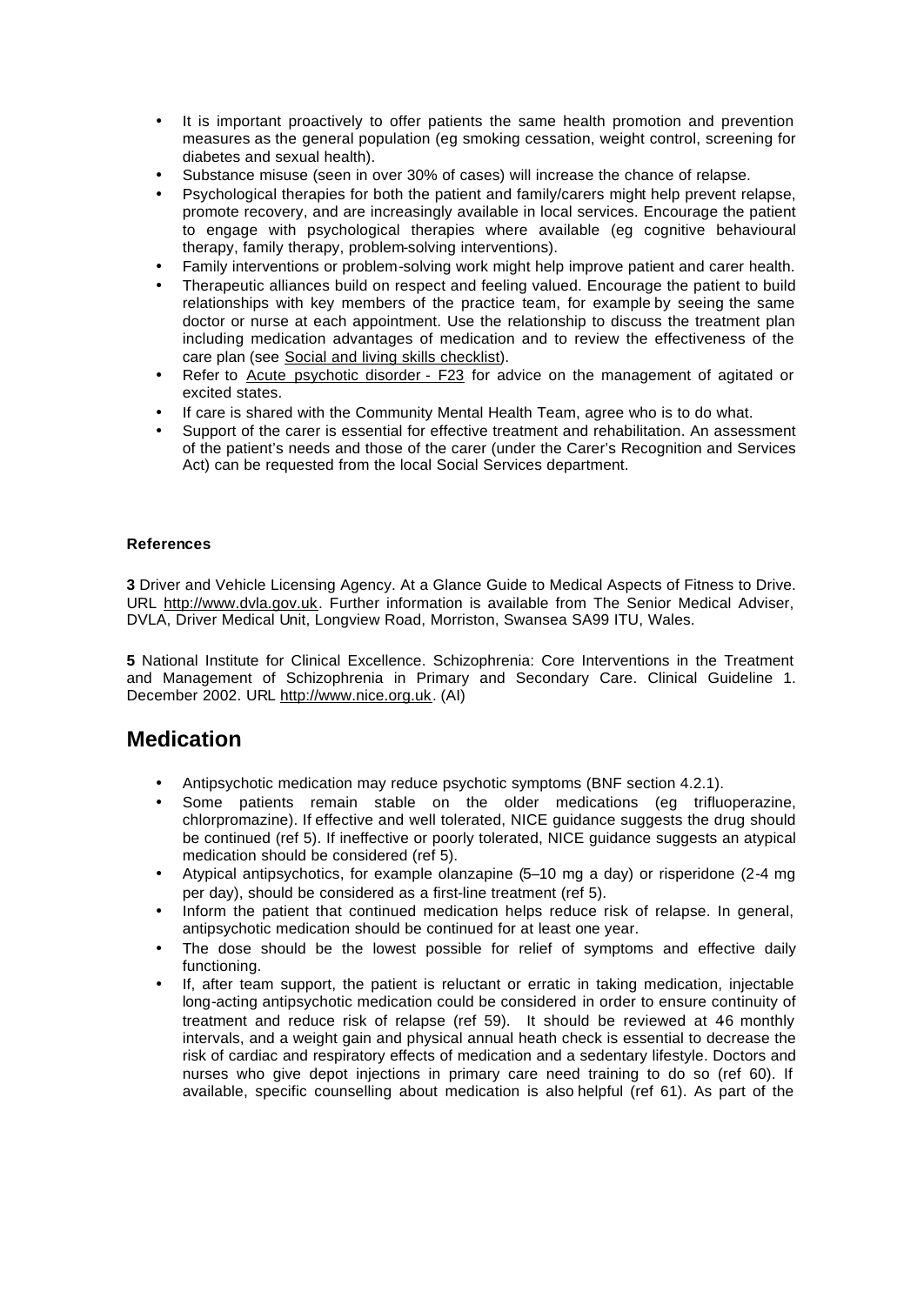'shared care plan', decide who is to contact the patient should he/she fail to attend an appointment.

• Discuss the potential side-effects with the patient. Common motor side-effects, particularly with older antipsychotics, include the following: - Acute dystonias or spasms and parkinsonian symptoms (eg tremor and akinesia), which can be managed with antiparkinsonian drugs (eg orphenadrine [50 mg three times a day] ); (BNF section 4.9) - withdrawal of antiparkinsonian drugs should be attempted after 2-3 months without symptoms, as these drugs are liable to misuse and may impair memory. - Akathisia (severe motor restlessness) can be managed with dosage reduction, or beta-

blockers (eg propranolol at 30–80 mg a day) (BNF section 2.4). A change in medication might be necessary

- Tardive dyskinesia is a particularly important side-effect for which to monitor. It is associated with longer-term use of traditional antipsychotic medication, is severely disabling and can be irreversible.

- Other side-effects can include glucose intolerance, weight gain, galactorrhoea and photosensitivity. Patients suffering from drug-induced photosensitivity are eligible for sunscreen on prescription.
- Avoid poly-pharmacy, particularly concurrent prescribing of typical and atypical antipsychotics, and prescribing in excess of BNF guidelines.

### **References**

**5** National Institute for Clinical Excellence. Schizophrenia: Core Interventions in the Treatment and Management of Schizophrenia in Primary and Secondary Care. Clinical Guideline 1. December 2002. URL http://www.nice.org.uk. (AI)

**59** Adams CE, Eisenbruch M. Depot fluphenazine for schizophrenia (Cochrane Review). In: The Cochrane Library, Issue 2, 2003. Oxford: Update Software. (CI) The use of depot fluphenazine continues to be based on clinical judgement rather than on evidence from methodical evaluation within trials.

**60** Kendrick T, Millar E, Burns T, Ross F. Practice nurse involvement in giving depot neuroleptic injections: development of a patient assessment and monitoring checklist. Prim Care Psychiatry 1998, 4(3): 149-154 (AIV) Of the 25% of people with schizophrenia who have no specialist contact, many have a practice nurse as their only regular professional contact. Levels of knowledge of schizophrenia and its treatment of those nurses was often no better than a lay person's.

**61** Kemp R, Kirov G, Everitt B, David A. A randomised controlled trial of compliance therapy: 18 month follow-up. Br J Psychiatry 1998, 172: 413-419. (AII) Patients who received specific counselling regarding their attitudes towards their illness and drug treatment were five times more likely to take medication without prompting compared with controls.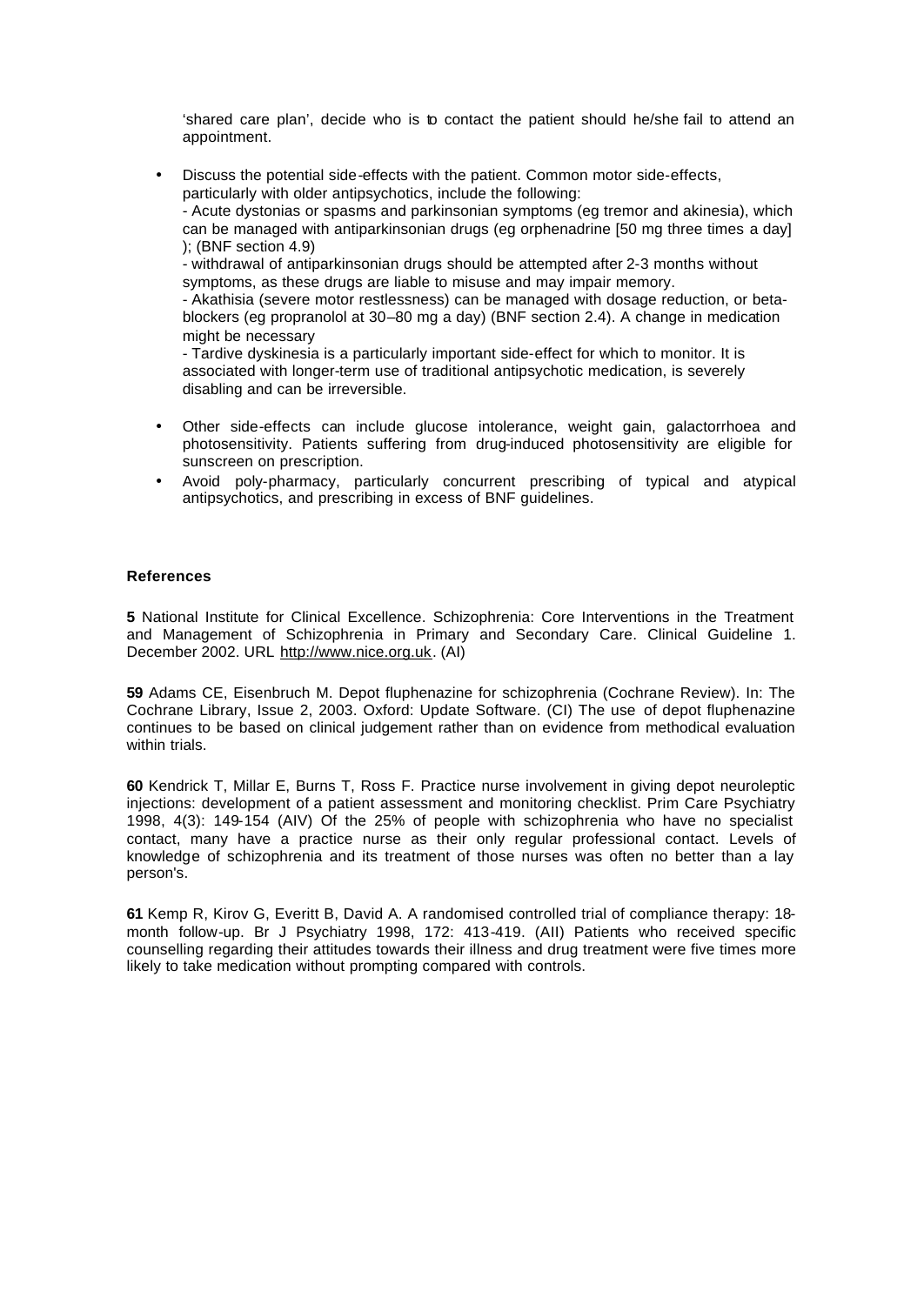# **Liaison and referral**

Referral to secondary mental health services is advised:

Urgently:

- if there are signs of relapse (unless there is an established previous response to treatment and it is safe to manage the patient at home)
- if there is a risk to self or others.

Non-urgently:

- if there is a poor response to treatment
- to clarify diagnosis and ensure most appropriate treatment, including family interventions and cognitive behavioural therapy for psychosis
- if there is non-compliance with treatment, problematic side-effects, failure of community treatment or breakdown of living arrangements (eg threat of loss of home).

Patients with complex mental-health, occupational, social and financial needs are normally managed by specialist services, under the Care Programme Approach and shared care with primary thealthcare teams once stable.

Community Mental Health Services should be able to provide concordance therapy, (ref 61) family interventions, (ref 62) cognitive behaviour therapy (ref 63) and rehabilitative facilities.

### **References**

**61** Kemp R, Kirov G, Everitt B, David A. A randomised controlled trial of compliance therapy: 18 month follow-up. Br J Psychiatry 1998, 172: 413-419. (AII) Patients who received specific counselling regarding their attitudes towards their illness and drug treatment were five times more likely to take medication without prompting compared with controls.

**62** Pharoah FM, Mari JJ, Streiner D. Family intervention for schizophrenia (Cochrane Review). In: The Cochrane Library, Issue 2, 2003. Oxford: Update Software. (AI) Thirteen studies were analysed. Families receiving this intervention, which promotes a more supportive family environment, can expect the family member with schizophrenia to relapse less and to be in hospital less.

**63** Cormac I, Jones C, Campbell C, Silveira da Mota Neto J. Cognitive behaviour therapy for schizophrenia (Cochrane Review). In: The Cochrane Library, Issue 2, 2003. Oxford: Update Software. (AI) Thirteen studies were analysed. Four small trials show that cognitive behaviour therapy is associated with substantially reduced risk of relapse.

### **Special considerations in children and adolescents**

- In younger teenagers, psychosis is less common than in adults, and in prepubertal children it is decidedly rare. When it does occur, however, it often takes a particularly severe and persistent form.
- For children and teenagers, family-based management and specialist education are particularly important.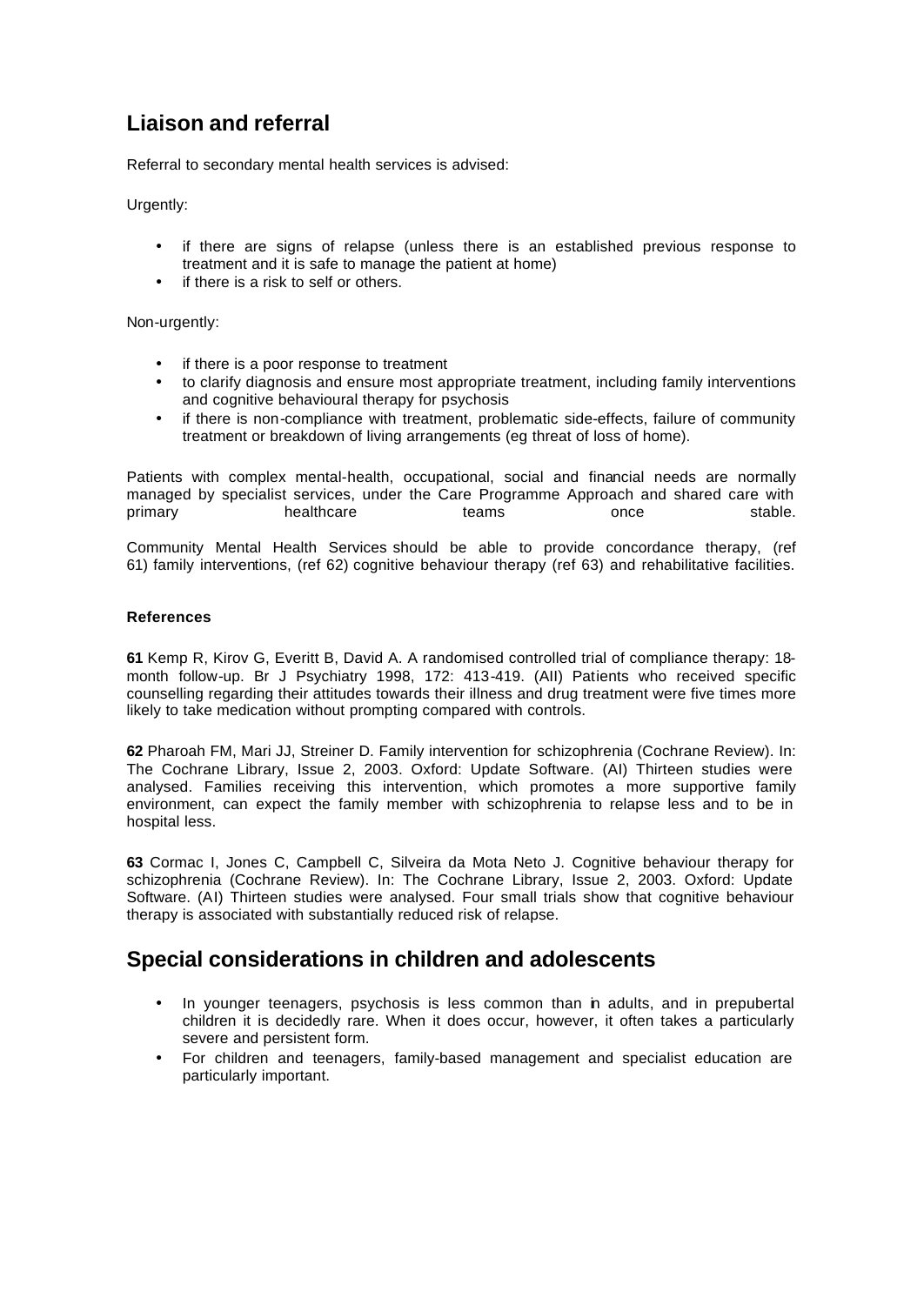• Only atypical antipsychotics should be used and depot preparations are seldom necessary or appropriate.

Child and Adolescent Mental Health Services should usually be the specialist advisors for children and teenagers.

### **Resources for patients and families**

| Coping with the side-<br>effects of medication<br>I have the second data of the car interest that a still decision of a decision<br>ACCOUNTS EXPERIENCE \$500 BILTI SETTING \$1<br>as they at the business at answer is a 10 agreement about seventh<br><b>BUS BURLINGS LIKES IN MISLIKE WITH</b><br><b><i>TELETARISMENT</i></b><br>Allege Ave.<br>structure in the country and the first country of the part in the<br>specific policies of the property of<br>state an extensive character and stat-<br><b>PRICING IN CLAIMS AND ROOM RESIDENTS</b><br><b><i>Charles Hollington</i></b><br>THE OWN IS NOT THE<br><b>Dealership State Adviced</b><br><b>Married World Care</b><br><b>STATISTICS</b><br>$-$<br>and contracted from them.<br>suicide officer invehicle an oprehen-<br>and the first the structure countries.<br><b>ANTIQUES</b><br><b>herself</b><br>COMPANY REPORT FOR THE REAL<br>Lake Ave.<br>the control with a<br>three carried and completes domestical advertising and<br><b><i><u>ATTN: COMMONS</u></i></b><br>.<br>logical constitution and consider maskers will be<br>A children in company is conciled<br>is an ideal stream the relictal day to be incidence with its<br>state and a decomposition and ask the the declinery. The parents<br>and the world three fields for the way forms. All colors and the ser-<br>the control of the dealership and the | What is schizophrenia?<br>because of a little state and in additional process.<br>Strategies such that successful at the art of the Angles for<br>$-5.5 -$<br>Between the Children standard<br>be and the first think of challen, 14, \$1.1.5, since \$60.00<br><b>BASKYMEDANING</b><br><b>MONEY SERVICE</b><br>interesting to the content and have now that you approach-<br><b>DECEMBER 2005</b><br><b>BOOK WARRANT WARRANT</b><br>look will allow hat we can say take for each allow a leader in<br><b>CONTRACTOR IN A STORY OF AN ADDRESS</b><br><b>STORY AND ARRANGEMENT</b><br>to consider this silence on comparison in them compare to analyze the considered at<br>and concentration and the fundaction is based with on 10 showers.<br>FINEDADFENADVOIDVON<br><b>STATISTICS</b> IN THE CARD THE<br>consider in books Cardiano all the finder. It has administrate to a<br>thank all articles in a later thank that I date intermediate that<br>particularly decorate changes in this at 100 percent state in contact of<br>program in darks furniture plans wakes rights conditioned to specialize in the select<br>and a decorational art resident chiefs. But | Coping with difficult<br>behaviour<br>has a way you in this fit against and to black the state and a<br><b>LETENTY DESCRIPTION AND STREET</b><br>provided their company at \$15 Millions can be a scarced<br>deputy balls can list that and destroy and defining of the lights and<br>policies and the collaboration of the special constitutes<br>20.09.02.02.04.0202<br>The country control of the country of the country of the country of<br>Montercyli sales closer a Most detection can the forecaste the<br>and the fact that<br>When with high standard an alleged and conductable<br><b>Advertising</b><br>THE WILL IS to an extended to a contract the<br><b>CONTRACTOR</b><br>comes the series & on an in excitation policy is consider meraline offered<br>SUSPICIOUS AND CONTRACTOR CROSS<br>AND RUSSIAN RECORDS FOR FIXED BY<br>With the first constitution of the constitution of the constitution of the con-<br>and offered with the card | Early warning signs<br>form<br>Barrello solo de l'<br>PENGALWARIAN MARKET<br>the court change follows<br>lakan rajimproclopas Nacra kulopotik memenik indu<br>2012/02/05 AT RESERVE THE PURSUAN PROPERTY AND<br><b>SERVICE RECORDS</b><br>- All coloration and the<br>----<br>1. THE STREET END<br><b>CARDON BELLEVILLE</b><br><b>CONTRACT</b><br><b>Service</b><br>and learn.<br><b>WANTED STATES</b><br><b>CARD BAR</b><br>THE WITCHES OF MINIMUM BLACK COMMUNIST<br>空口の方に。<br>the bob sellings as in the control of<br>THIS AT THE ALARM CALL<br>can all the facts.<br>contrasts of the country committee.<br>the top the air all-way what<br>ART RETAIL FOR A STATE AND A CONTRACTOR CONTRACTOR<br>levibles will control ago and invitation reducts managingly ago is a coupled<br>die Thurstead & Business and a computer bookselectures and other<br><b>REACHING BOOT ALSO</b><br>Miller, considere all'anniso dei Mil de Tele che bia francese del<br>and the to delivery. It doesn't to be a start or to see their |
|-----------------------------------------------------------------------------------------------------------------------------------------------------------------------------------------------------------------------------------------------------------------------------------------------------------------------------------------------------------------------------------------------------------------------------------------------------------------------------------------------------------------------------------------------------------------------------------------------------------------------------------------------------------------------------------------------------------------------------------------------------------------------------------------------------------------------------------------------------------------------------------------------------------------------------------------------------------------------------------------------------------------------------------------------------------------------------------------------------------------------------------------------------------------------------------------------------------------------------------------------------------------------------------------------------------------------------------------------------------------------------------------|---------------------------------------------------------------------------------------------------------------------------------------------------------------------------------------------------------------------------------------------------------------------------------------------------------------------------------------------------------------------------------------------------------------------------------------------------------------------------------------------------------------------------------------------------------------------------------------------------------------------------------------------------------------------------------------------------------------------------------------------------------------------------------------------------------------------------------------------------------------------------------------------------------------------------------------------------------------------------------------------------------------------------------------------------------------------------------------------------------------------------------------------------------------------------|------------------------------------------------------------------------------------------------------------------------------------------------------------------------------------------------------------------------------------------------------------------------------------------------------------------------------------------------------------------------------------------------------------------------------------------------------------------------------------------------------------------------------------------------------------------------------------------------------------------------------------------------------------------------------------------------------------------------------------------------------------------------------------------------------------------------------------------------------------------------------------------------------------------------------------------------------------|----------------------------------------------------------------------------------------------------------------------------------------------------------------------------------------------------------------------------------------------------------------------------------------------------------------------------------------------------------------------------------------------------------------------------------------------------------------------------------------------------------------------------------------------------------------------------------------------------------------------------------------------------------------------------------------------------------------------------------------------------------------------------------------------------------------------------------------------------------------------------------------------------------------------------------------------------------------------------------------------------------------------------|
| Coping with the side<br>effects of medication                                                                                                                                                                                                                                                                                                                                                                                                                                                                                                                                                                                                                                                                                                                                                                                                                                                                                                                                                                                                                                                                                                                                                                                                                                                                                                                                           | What is schizophrenia?                                                                                                                                                                                                                                                                                                                                                                                                                                                                                                                                                                                                                                                                                                                                                                                                                                                                                                                                                                                                                                                                                                                                                    | Coping with difficult<br>behaviour                                                                                                                                                                                                                                                                                                                                                                                                                                                                                                                                                                                                                                                                                                                                                                                                                                                                                                                         | Early warning signs form                                                                                                                                                                                                                                                                                                                                                                                                                                                                                                                                                                                                                                                                                                                                                                                                                                                                                                                                                                                                   |

**Rethink** (formerly the National Schizophrenia Fellowship) England: 020 8974 6814 (Advice line: 10am–3pm, Monday–Friday) Email: advice@rethink.org; website: http://www.rethink.org Scotland: 0131 557 8969 Northern Ireland: 02890 402 323 Monthly social groups for clients with schizophrenia living in the community and relatives support.

### **Schizophrenia Association of Great Britain** 01248 354 048

Email: info@sagb.co.uk; website: http://www.sagb.co.uk Offers information and support to sufferers, relatives, friends, carers and medical workers.

**MINDinfoLINE** 08457 660 163 (9.15am–5.15pm, Monday–Friday). Email: info@mind.org.uk; website: http://www.mind.org.uk Information service for matters relating to mental health.

### **SANELine** 08457 678 000 (helpline 12noon–2.00am)

Website: http://www.sane.org.uk Helpline offering information and advice on all aspects of mental health for those experiencing illness or their families or friends.

**Hearing Voices Network** 0161 228 3896 (10.30am–3pm, Monday–Wednesday, Friday) Self-help groups to allow people to explore their voice-hearing experiences.

### **The UK NHS Portal for Schizophrenia**

Website: http://www.nhs.uk/schizophrenia

This is a web-based information resource for people with schizophrenia and their carers. The site contains a number of user-friendly sections: Evidence-based treatment summaries; What is schizophrenia? How is schizophrenia diagnosed? Managing schizophrenia; Living with schizophrenia; Support for carers; and Legal issues.

### **IRIS (Initiative to Reduce the Impact of Schizophrenia)** 01922 858 044 Website: http://www.iris-initiative.org.uk